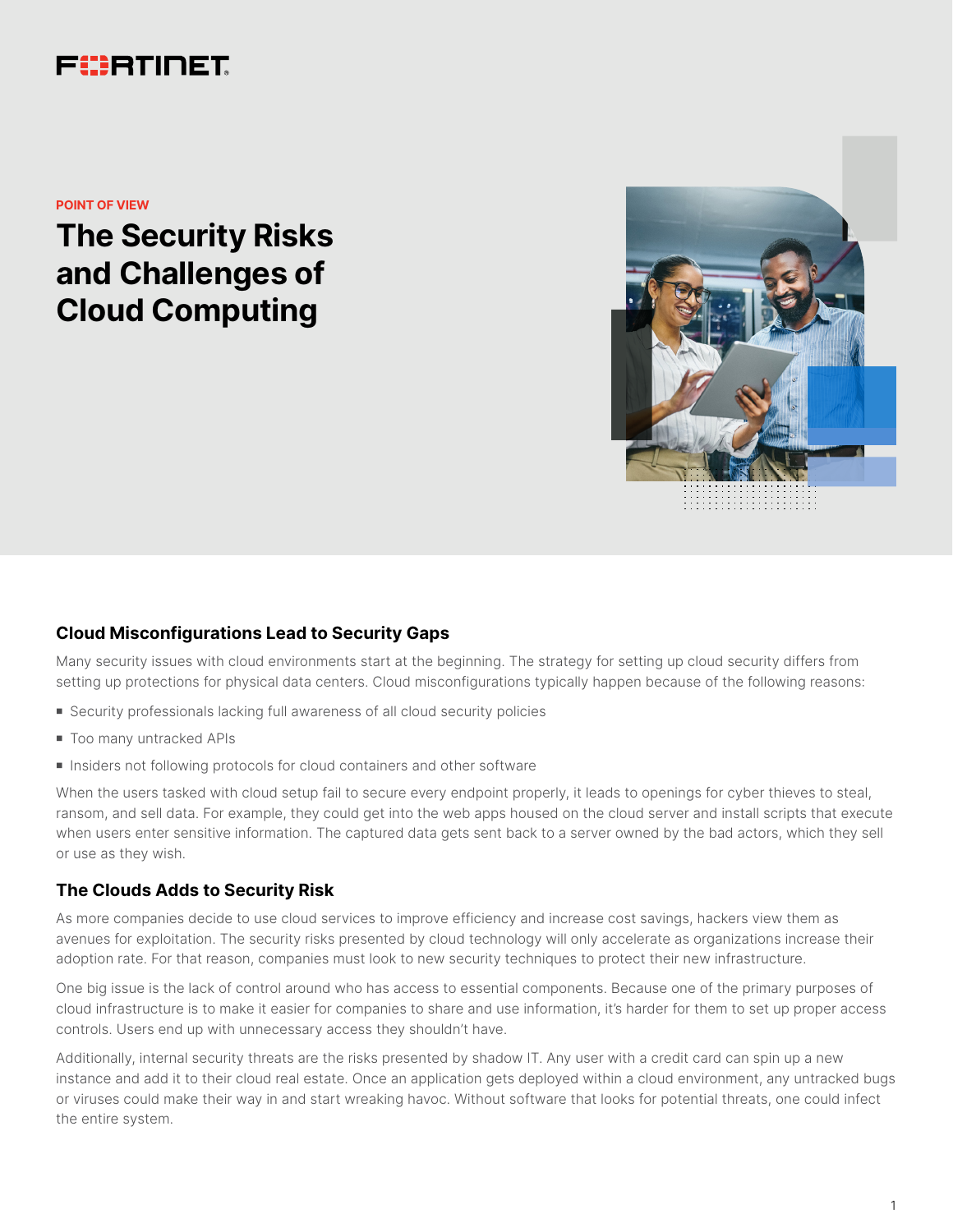# **The Increase of Ransomware and Other Threats**

The evolution of the threat landscape has led to more sophisticated cyberattacks involving ransomware. One survey notes that 67% of organizations fell victim to ransomware activity in December 2020.1

With ransomware, hackers can obtain access to a system in various ways without the need for keystrokes. The prevalence of ransomware has led to a need for companies to take note of the robustness of their current security infrastructure.

Ransomware is just one form of malware used by hackers to infiltrate organizations. If they manage to get malicious code into a company's cloud infrastructure, it could affect every application and process running in that space.

If companies don't track threats launched at different endpoints, like a vulnerable company workstation using a Software-as-a-Service (SaaS) product, the threat could repeat itself continuously until there is something in place to recognize the vulnerability.

## **Slow Response Time**

A zero-day attack is when a hacker manages to locate and exploit a vulnerability present in a network or computer system before IT personnel can deploy a fix. Those kinds of attacks are even more damaging because they allow cyber thieves to work around traditional cyber defenses.

A report from Mandiant noted that hackers managed to exploit 80 zero-day opportunities in 2021, double that picked up on in 2019.2 That shows a need for increased awareness throughout various industries about the need to detect and repair vulnerabilities before they fall victim to bad actors.

Another reason to worry is that cybercriminals often figure out how to find and exploit vulnerabilities faster than security professionals can develop, publish, and apply patches. The ability for hackers to move more quickly than most security professionals often means organizations don't realize there is a problem until a lot of time has passed.

The attacks can come from around the world. Many companies have had security vulnerabilities exploited by groups of hackers based in places like China and Russia. However, many work alone in their attempts to search out and take advantage of holes in the security layer of various organizations.

## **The Added Challenge of Hybrid-cloud Environments**

One of the challenges of working in a hybrid-cloud environment is a lack of consistency in enforcing security. Part of that is because organizations may have limited visibility into public cloud providers. Because of that, many IT professionals end up using various cybersecurity products to address concerns around data security. However, improper configuration of these solutions or too much variation in their enforcement can lead to even more security issues.

In addition to the issues that crop up because of cloud misconfigurations, SaaS models add another layer of confusion. Privileged cloud accounts can still become vulnerable to attacks that compromise their credentials because of unprotected endpoints.

The tangled mass of solutions that emerges from trying to protect cloud and hybrid environments can make it harder to track down the source of a threat. When gaps appear, security professionals must wade into the morass to find the issue that could lead to a data breach.

Another problem with taking the patchwork approach to hybrid-cloud security is that it's harder for companies to enforce consistent protocols and practices.

## **Lack of Cloud Security Protocols**

It only takes one developer downloading a bad image to put the entire company at risk. Or there's a lack of enforcement around allowing access to specific cloud infrastructure, making it easier for someone to inadvertently allow a hacker into a secure space.

These things happen because companies fail to set up robust security protocols around cloud infrastructure. That can result from businesses being overconfident in the ability of their security personnel to defend them against cyberattacks.

It was a failure to set up cybersecurity protections that led to the attack on gas company Colonial Pipeline in 2021. The ransomware left behind by hackers shut down company systems and led to backups in gasoline supply along the East Coast.